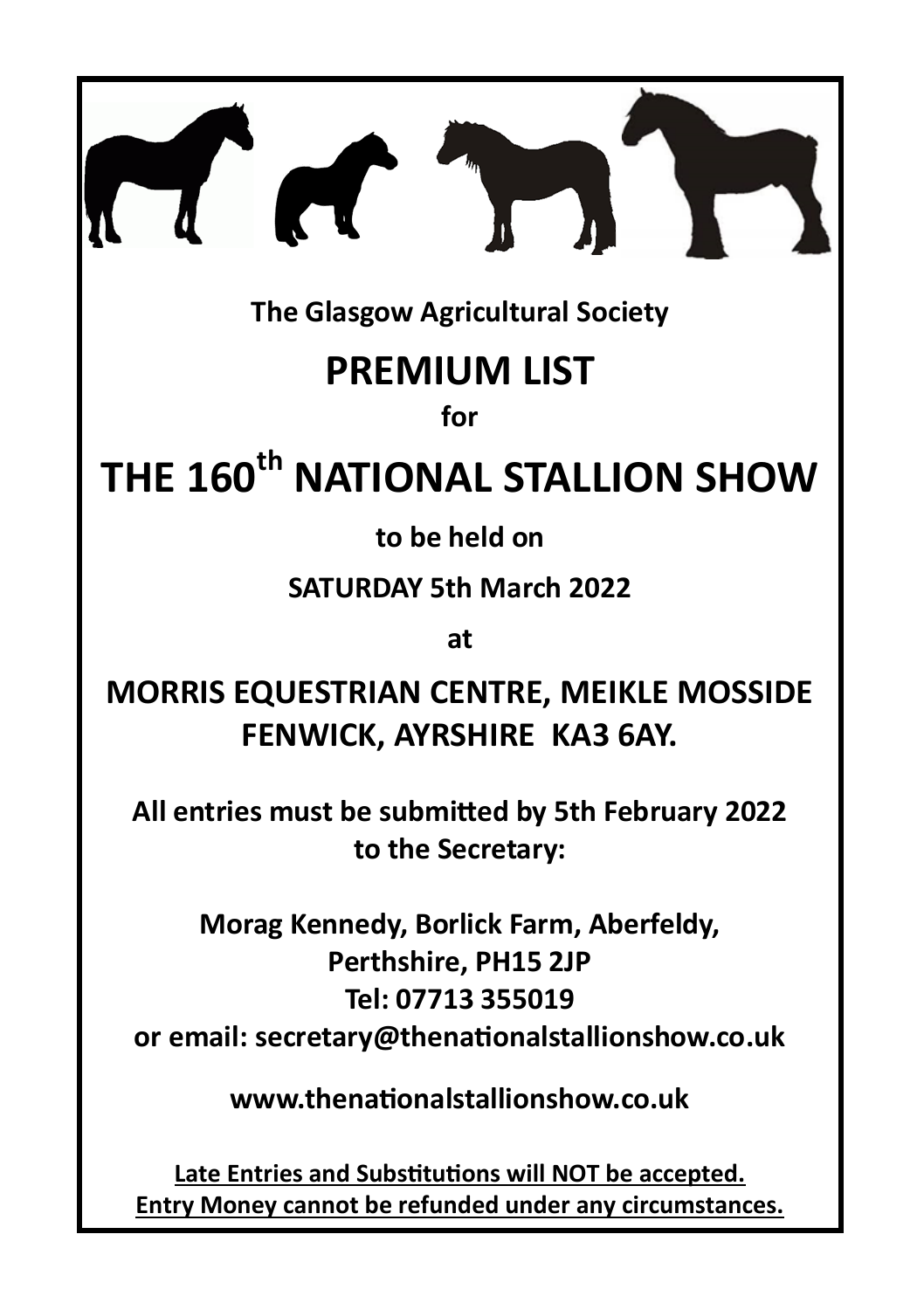# **Timetable of Judging**

| Ring 1 | 10.30am | Clydesdale Geldings and Class 3.                       |
|--------|---------|--------------------------------------------------------|
|        |         | Immediately followed by Clydesdale                     |
|        |         | females, Cldesdale males,                              |
|        |         | Supreme Clydesdale Championship                        |
|        |         | Ridden Clydesdale (not before 2.00pm) and              |
|        |         | Parade of Stallions                                    |
| Ring 2 | 10.30am | Highland Ponies including ridden                       |
| Ring 2 |         | 11.30am (approx.) Mountain & Moorland including ridden |
| Ring 2 |         | 1.30pm (approx.) Clydesdale Young Handlers             |
| Ring 3 | 10.30am | <b>Shetland Ponies (Miniature)</b>                     |
|        |         | 1.30pm (approx.) Ridden Shetland Ponies (Miniature)    |
| Ring 4 | 10.30am | <b>Shetland Ponies (Standard)</b>                      |
|        |         | 1.30pm (approx.) Ridden Shetland Ponies (Standard)     |

Ridden Classes may be held in the outdoor arena if the weather is favourable.

### **Entry Fees**

Classes 1 to 44 – £10 per entry. Classes 16, 36 & 37– no entry fee.

### **Prize Money**

Classes 1 to 15, 17 to 35 and 38 to 44– First £30, Second £20, Third £10, Fourth £5. Classes 16, 37 & 38 – prizes in kind. Rosettes  $1<sup>st</sup> - 6<sup>th</sup>$ .

### *(Classes may be split or combined at judges' / stewards' discretion)*

As a result of a generous donation from the estate of the late Gerald Fallowes, The Clydesdale Horse Society has provided funding to give every registered Clydesdale stallion forward £100 appearance money. However, if more than 10 are forward, £1,000 will be divided equally among those forward.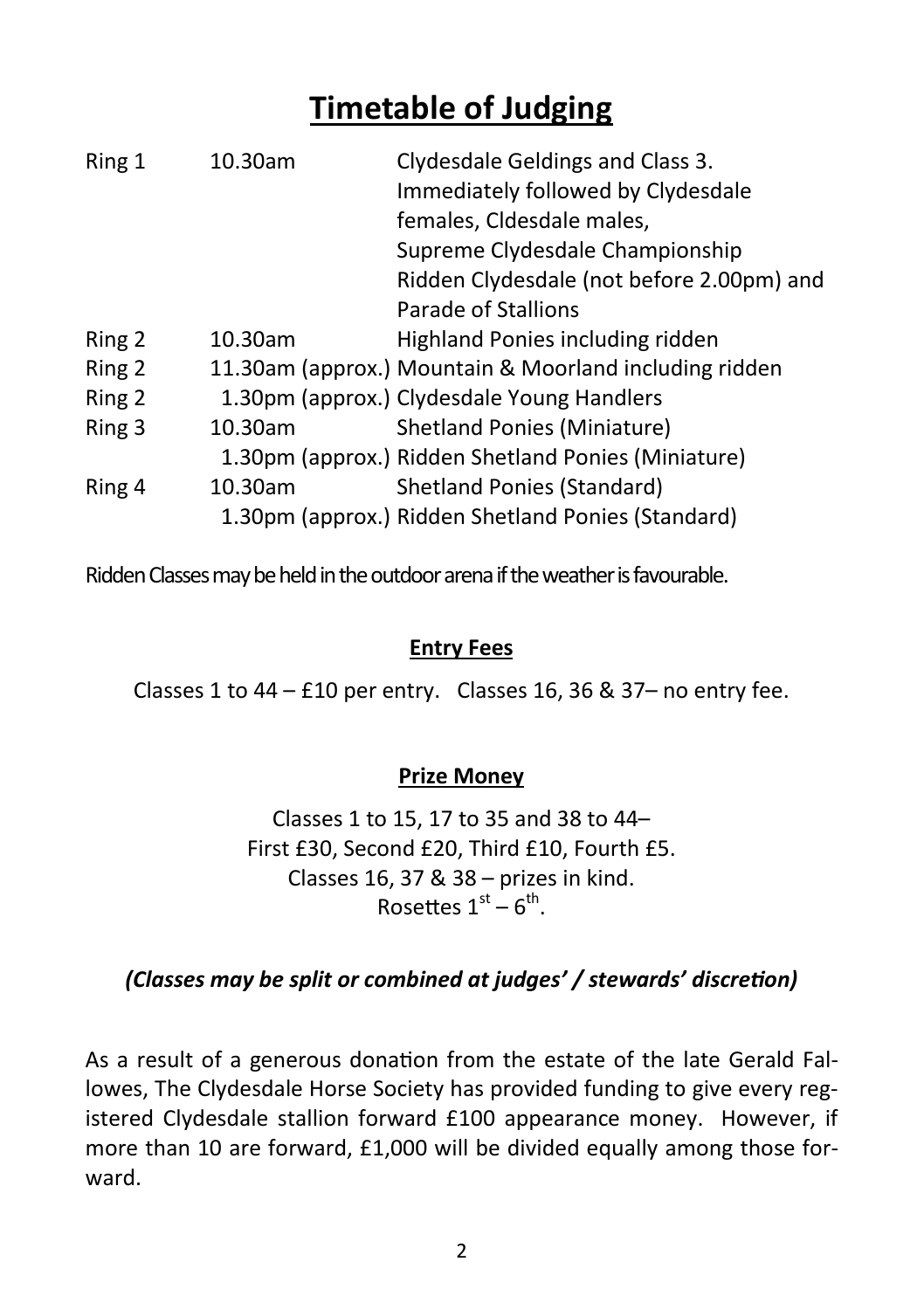# **Clydesdale Horses**

This Show is affiliated to The Clydesdale Horse Society.

### **Judges**

| <b>Geldings:</b> | CJ Malkin, Woodlands Cottage, Allmans Lane,                 |  |
|------------------|-------------------------------------------------------------|--|
|                  | Lockley Wood, Market Drayton, Shropshire                    |  |
| <b>Females:</b>  | P Keron, Paddockhaugh West, Strathallan,                    |  |
|                  | Auchterarder                                                |  |
| <b>Males:</b>    | T Bull, The Willows, Minshull Lane, Church Minshull,        |  |
|                  | <b>Nantwich, Cheshire</b>                                   |  |
| <b>Ridden:</b>   | Mrs J Malkin, Woodlands Cottage, Allmans Lane,              |  |
|                  | Lockley Wood, Market Drayton, Shropshire                    |  |
|                  | Young Handlers: CJ Malkin, Woodlands Cottage, Allmans Lane, |  |
|                  | Lockley Wood, Market Drayton, Shropshire                    |  |

# **Trophies**

**The Silver Perpetual Cup** – presented by the Directors of the Glasgow Agricultural Society – for the best Clydesdale gelding.

**The West Glen Perpetual Trophy**— presented by Captain J Anderson—for the best Clydesdale yearling colt

**The William Wallace Perpetual Memorial Cup** – for the best registered Clydesdale filly, two years old and under.

**The James Chapman Perpetual Silver Trophy** – presented to the Glasgow Agricultural Society by James Chapman Esq, Johnston, Gartcosh, Glasgow – for the best one-year-old registered Clydesdale filly.

**The Stewart Gilmour Perpetual Memorial Trophy** – presented by John M Hamilton – for the best registered Clydesdale yearling filly.

**The James Fleming Perpetual Memorial Cup** – purchased from interest on legacy of £500 bequeathed by the late James Fleming, Easter Coull, Auchterarder to the Glasgow Agricultural Society – for the registered female Clydesdale championship.

**The William Brown Perpetual Salver** – for the best registered female Clydesdale, bred by exhibitor.

**The James Clark Windlaw Alanna Trophy** – presented by Mr James Clark – for the overhead reserve champion Clydesdale female.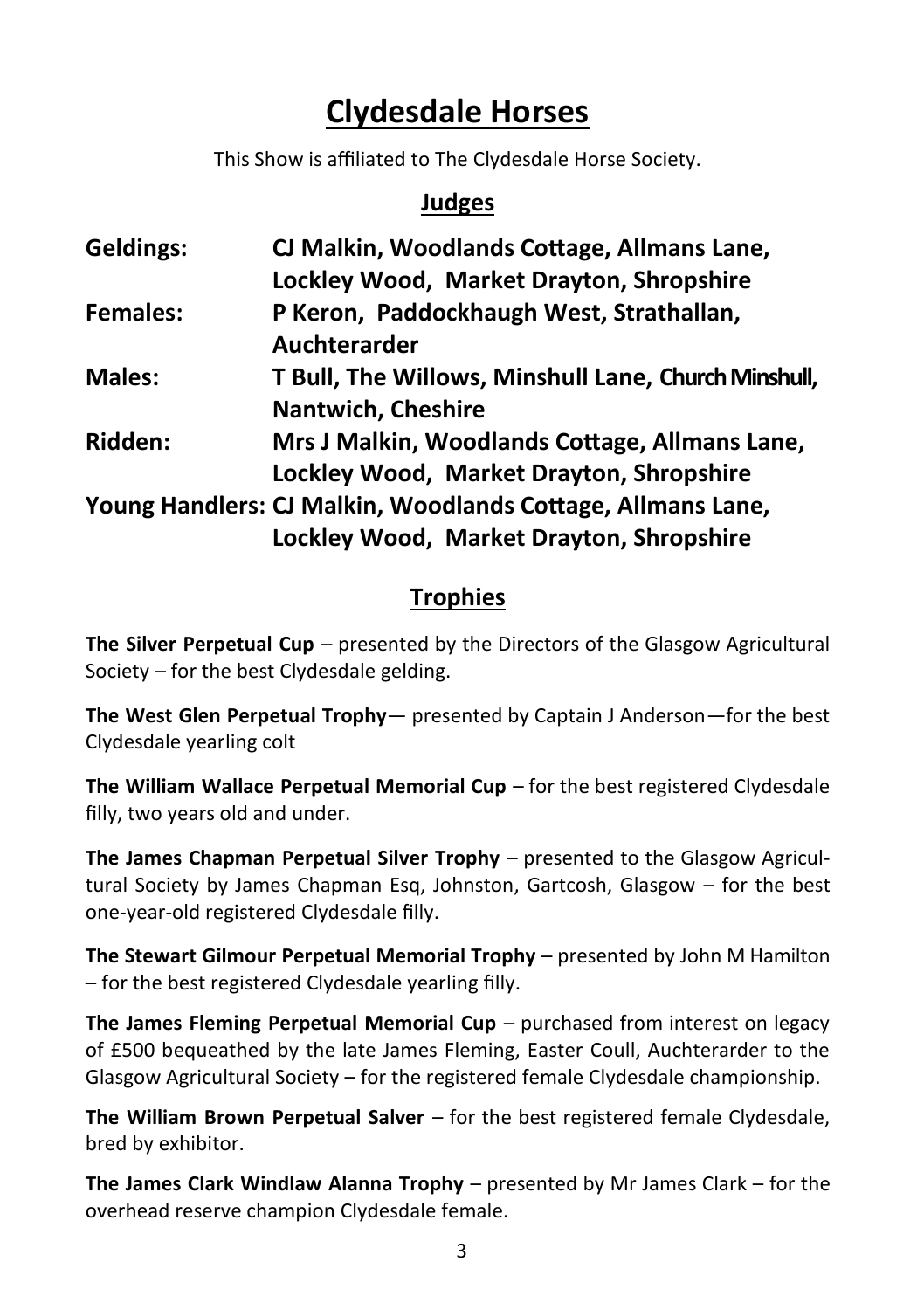**The Thomas Clark Memorial Trophy** – presented to the Glasgow Agricultural Society by Mrs Clark, late of Muirton, Perth in memory of her husband for the best registered Clydesdale stallion, three years old and upwards. To be competed for annually. Previous winning exhibits not eligible to compete.

**The Robert S Watt of Tods Buchts Perpetual Trophy – for the best registered** Clydesdale stallion, two years old and upwards.

**The Cawdor Challenge Cup** – offered by the Clydesdale Horse Society – for the best registered Clydesdale stallion or colt eligible for registration in the Clydesdale Stud Book and owned by a member of the Clydesdale Horse Society under whose name the entry must be made. The cup must be won four times by an exhibitor with different animals (but not necessarily in consecutive years) before it becomes his/ her absolute property. No animal which has won a Cawdor Cup shall be eligible to compete.

**The Medcalf Challenge Cup** – presented to the Clydesdale Horse Society by the late Colonel S A Medcalf OBE TD DL – to be awarded to the breeder of the stallion or entire colt which wins the Cawdor Cup (this breeder to be a member of the Clydesdale Horse Society).

**The Daniel Gardner Perpetual Memorial Cup – presented by the Council of the** Society – for the overhead championship for the best registered Clydesdale stallion or entire colt, any age, shown in the appropriate classes.

**The James Clark Perpetual Trophy** – presented by Mr James Clark – for the overhead reserve champion Clydesdale stallion or colt, any age.

**The Prince of Wales Perpetual Trophy** – presented to the Clydesdale Horse Society by HRH The Prince of Wales – to be awarded to the owner of the Supreme Champion Clydesdale horse at The National Stallion Show. The Champion Gelding, Champion Female and Champion Male only may compete for this award.

**The James Clark Challenge Cup** – presented by Mr James Clark – to be awarded annually to the owner of the Reserve Supreme Champion Clydesdale at The National Stallion Show. The Champion Gelding, Champion Female and Champion Male only may compete for this award.

**The James Clark Points Trophy** – presented by Mr James Clark – to be awarded annually to the exhibitor gaining most points in the Clydesdale classes.

**The Burks Family Perpetual Trophy —** presented by the Burks Family to be awarded annually to the Clydesdale Young Handlers

**The Clydesdale Horse Society Young Handlers Medal**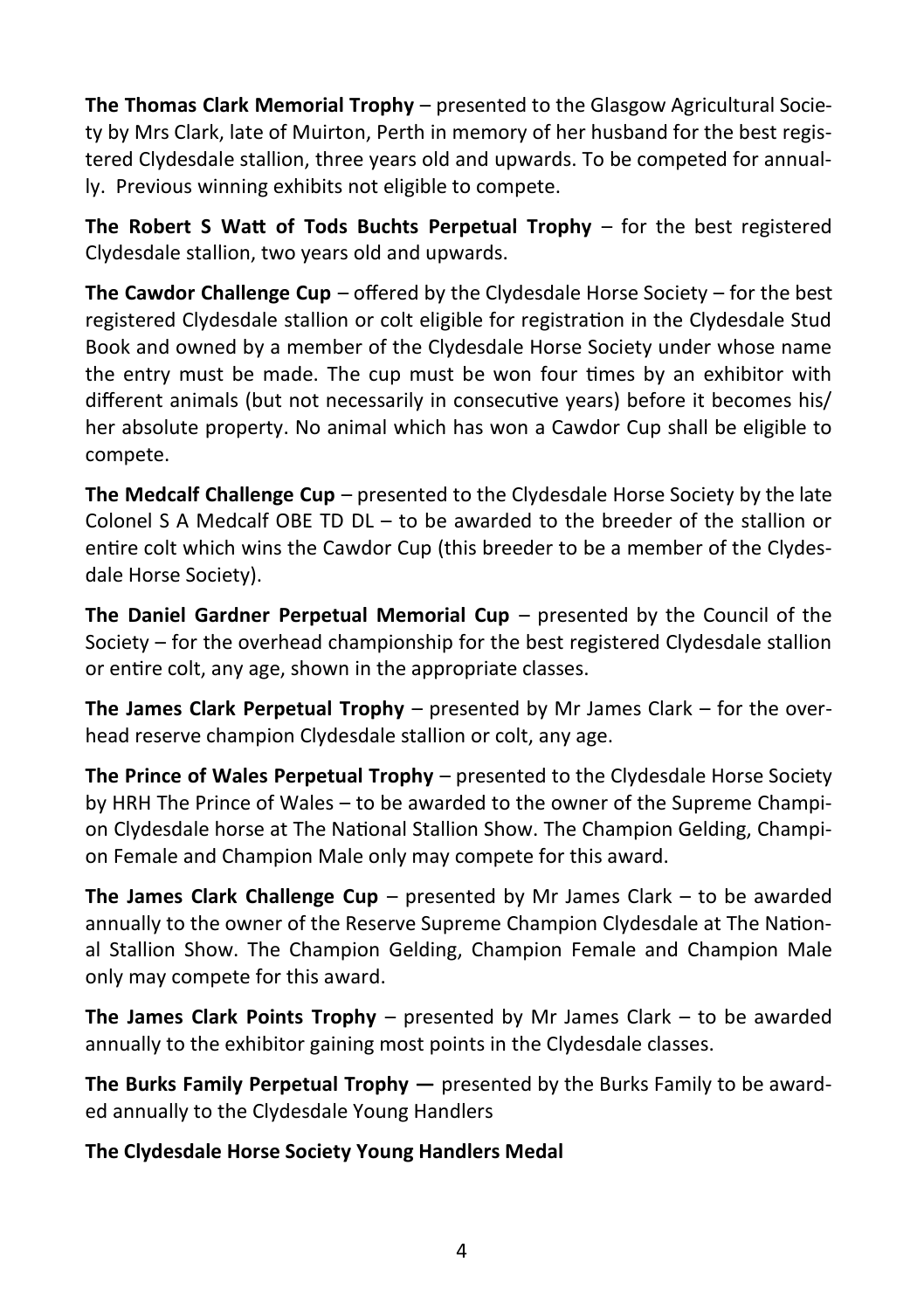### **Judging**: **Ring 1 at 10.30am** Clydesdale Geldings followed by Class 3.

**Ring 1 at 11.00am** Clydesdale Females followed by Clydesdale Males.

- Class 1. Gelding foaled in or before 2018.
- Class 2. Gelding foaled in or after 2019.
- Class 3. Any animal of any age eligible for entry in the Grade Up Appendix of the Clydesdale Horse Society Stud Book and any other animals having only one parent entered in the Main Register of the Clydesdale Horse Society Stud Book. **Animals in this class are not eligible to compete for any other trophies or awards at the National Stallion Show.**
- Class 4. Registered mare foaled in or before 2018.
- Class 5. Registered mare foaled in 2019.
- Class 6. Registered filly foaled in 2020.
- Class 7. Registered filly foaled in 2021, on or before  $30<sup>th</sup>$  April.
- Class 8. Registered filly foaled on or after  $1<sup>st</sup>$  May 2021.
- Class 9. Registered stallion foaled in or before 2017.
- Class 10. Registered stallion foaled in 2018.
- Class 11. Registered stallion foaled in 2019.
- Class 12. Entire colt foaled in 2020, eligible for registration in the Clydesdale Horse Society Stud Book and entered as produce.
- $Class 13.$  Entire colt foaled in 2021, on or before  $30<sup>th</sup>$  April, eligible for registration in the Clydesdale Horse Society Stud Book and entered as produce.
- Class 14. Entire colt foaled on or after  $1<sup>st</sup>$  May 2021, eligible for registration in the Clydesdale Horse Society Stud Book and entered as produce.
- Class 15. Ridden Clydesdale. This class is NOT eligible for the championship.

**Except for Class 3, all entries must be entered or eligible for entry in the Main Register of the CHS Stud Book.**

**Entries will not be accepted for Clydesdales bred by the judge. To clarify this point, if for example, one of the appointed female judges bred an exhibit to be entered in a male class then that entry will be accepted (and vice versa). Entries for geldings bred by the gelding judge will not be accepted.**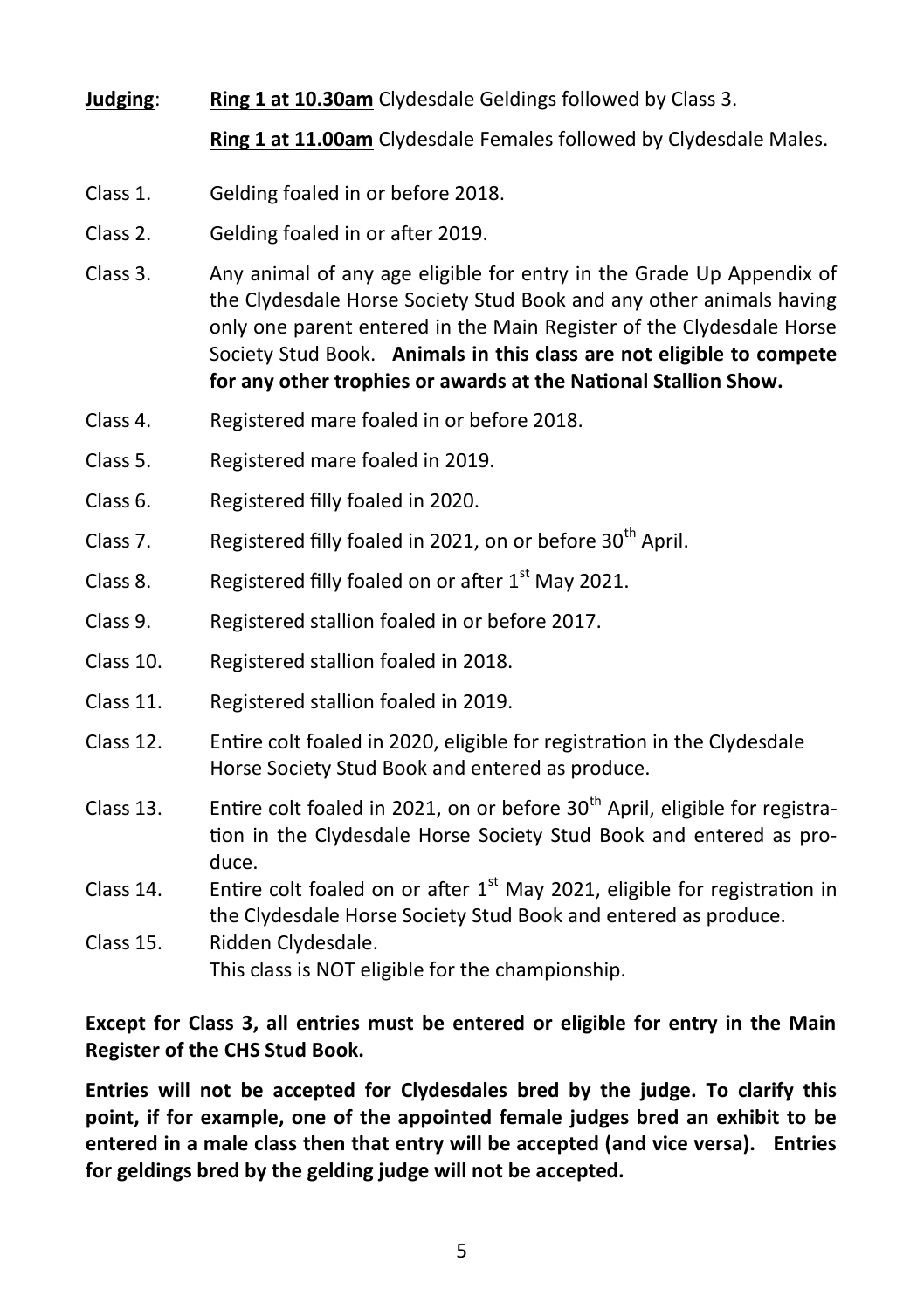### **Judging Ring 2 at 1.30pm Approx.**

Class 16. Clydesdale Young Handlers Class

**Horses must be entered in the competitive classes. Competitors must collect their exhibitor number from the Secretary and at the same time give the name of the horse to be shown in this class.**

#### **Stallions and Entire Colts must not be shown in this class**

An engraved medal is presented by The Clydesdale Horse Society to the best young handler aged 12 to 16 on the day of the show who has not already qualified for 2022. The capabilities of the handler are to be assessed, **not** the animal being led. The qualifier will be eligible to compete in the final at the Royal Highland Show in 2022. The Young Handler Scheme and the Young Handler Final "are generously sponsors by the James Bennett Fund".

### **Class 60. Stallion Parade—see Page 10.**

Stallions entering for The Clydesdale Horse Society Stallion Premium Scheme will require to be paraded at the conclusion of judging.

### **Please enter details on the entry form, making an additional entry in Class 60.**

If the stallion is not shown earlier, an entry fee of £10 plus a £2 first aid fee is required. All stallions parading will require to be listed in the Show Catalogue therefore the same entry deadline applies. Premiums will only be awarded to horses owned by and entered in the name of a current member of the Clydesdale Horse Society. The amount awarded as a premium will depend on the level of funding obtained by The Clydesdale Horse Society.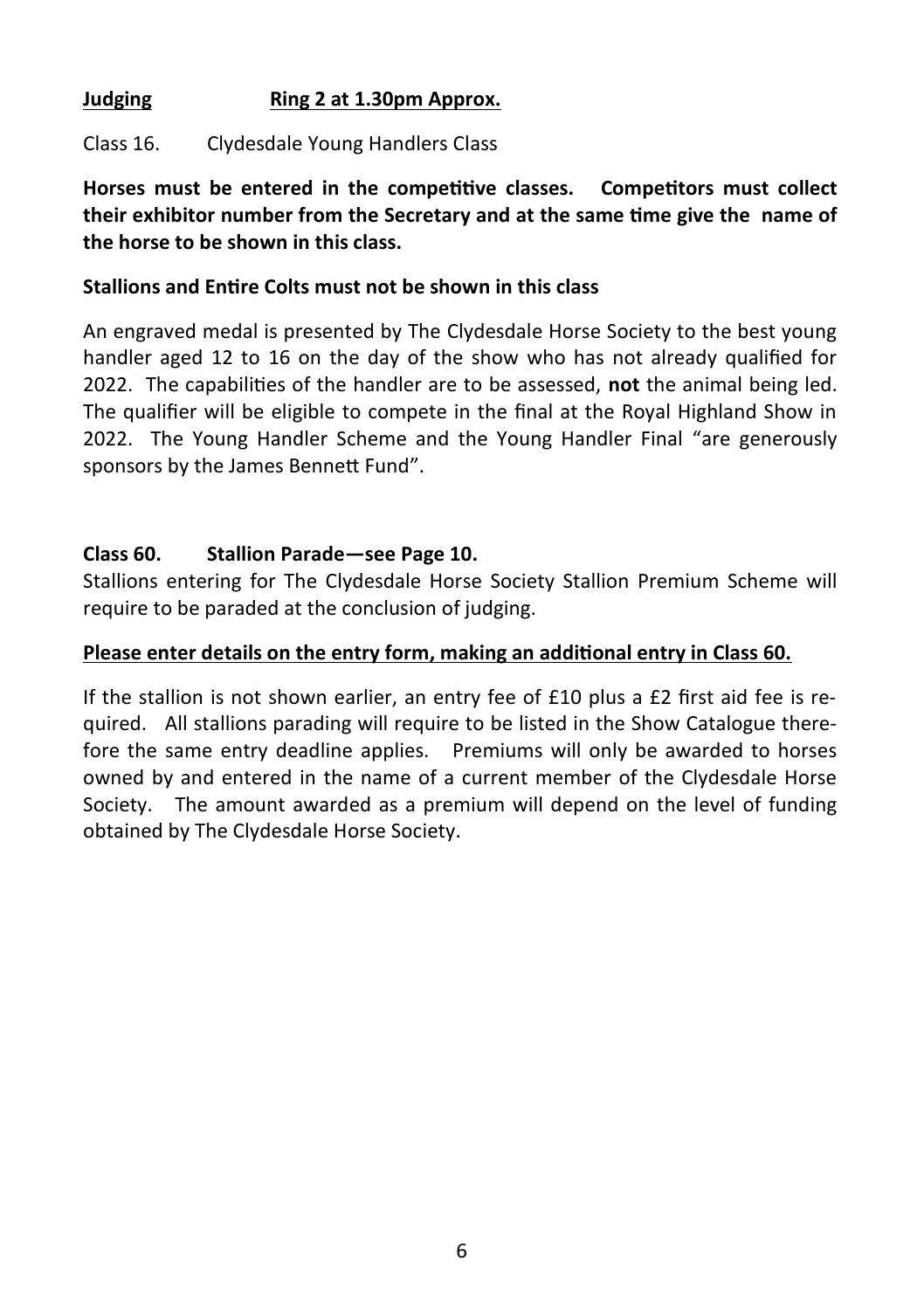# **Highland Ponies**

Ponies must be registered in the full body of the Highland Pony Society Stud Book (including appendices A, B & C)

This Show is affiliated to The Highland Pony Society.

## **Judge: Ms L Cushnie, 2 Green Road, Balbeggie, Perthshire**

## **Trophies**

**The Montgomerie Perpetual Trophy** – for the champion Highland Pony.

**The Edindurno Glen Clova Perpetual Trophy** – for the best Highland Pony of opposite sex to the champion.

### **Judging**: **Ring 2 at 10.30am**

- Class 20. Stallion or colt born in or before 2020.
- Class 21. Mare born in or before 2018.
- Class 22. Gelding born in or before 2018.
- Class 23. Filly or gelding born in 2019.
- Class 24. Filly or gelding born in 2020.
- Class 25. Colt, filly or gelding born in 2021.
- Class 26. Ridden Highland Pony—Open. This class is NOT eligible for the championship.
- Class 27. Ridden Highland Pony—Novice This class is NOT eligible for the championship.
- Class 60. Stallion Parade—see Page 10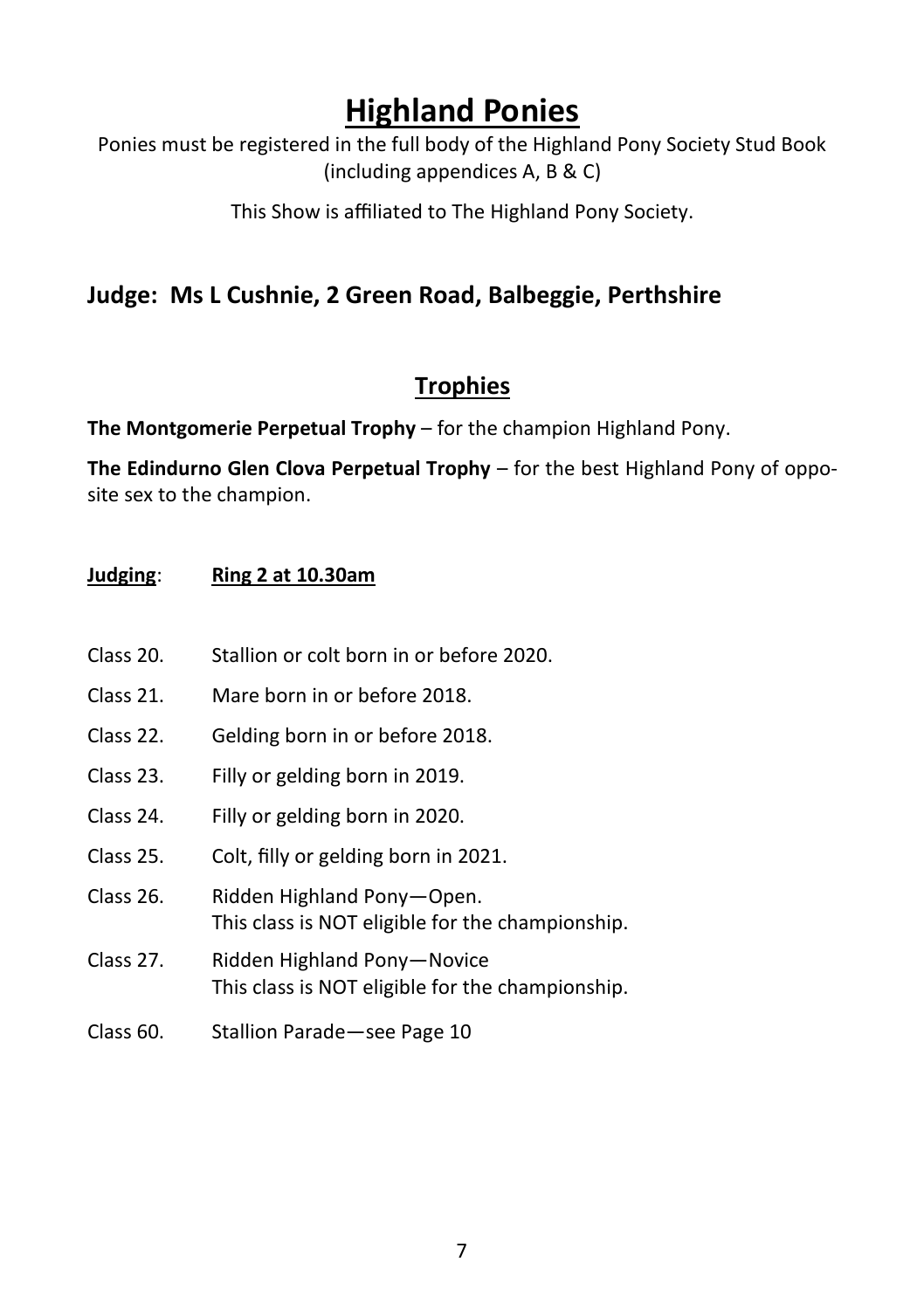# **Shetland Ponies**

This Show is affiliated to The Shetland Pony Stud-Book Society.

# **Judges**

## **Standard: Mrs E Lewis (Shirrford), 11 Cranwell Close, Kirton in Lindsey, Gainsborough. Lincs**

## **Miniature: Mrs B K Gibb, (Kingswells), East Kingsford, Kingswells, Aberdeen**

## **Trophies**

**The William Meiklem Perpetual Memorial Trophy** – for the best Shetland Pony.

**The Jedhart Perpetual Trophy**—presented by Mr J Watson—for the best standard Shetland Pony.

**The Mingulay Perpetual Cup** – presented by Mr N S Wilson – for the best miniature Shetland Pony.

**The Harviestoun Perpetual Trophy – presented by Mrs L Poett** – for the best Shetland Pony entire male any age (standard or miniature).

**The Struie Perpetual Shield** – presented by Catherine & Jim Marshall – for the best black junior Shetland Pony.

**The Kellas Perpetual Quaich** – presented by Mrs E Mead – for the best coloured entire male Shetland Pony, (other than black), any age, standard or miniature.

**The Mingulay Perpetual Trophy** – presented by Mr N S Wilson – for the best miniature Shetland Pony yearling (colt or filly).

**The North-Wells & Bogs Perpetual Trophy** – presented by Mr A Gray & Ms Elaine Gray – for the best pair of miniature Shetland Ponies owned by the same exhibitor (one entire male and one female).

**The Lignite Trophy** – presented by Mrs Lorna Jamieson for the miniature junior champion.

**The Heather & Fiona Wilson Young Handler Perpetual Cup** – presented by Mr NS Wilson – for the champion Shetland Pony Young Handler.

### **Note— Stallion Parade—see Page 10**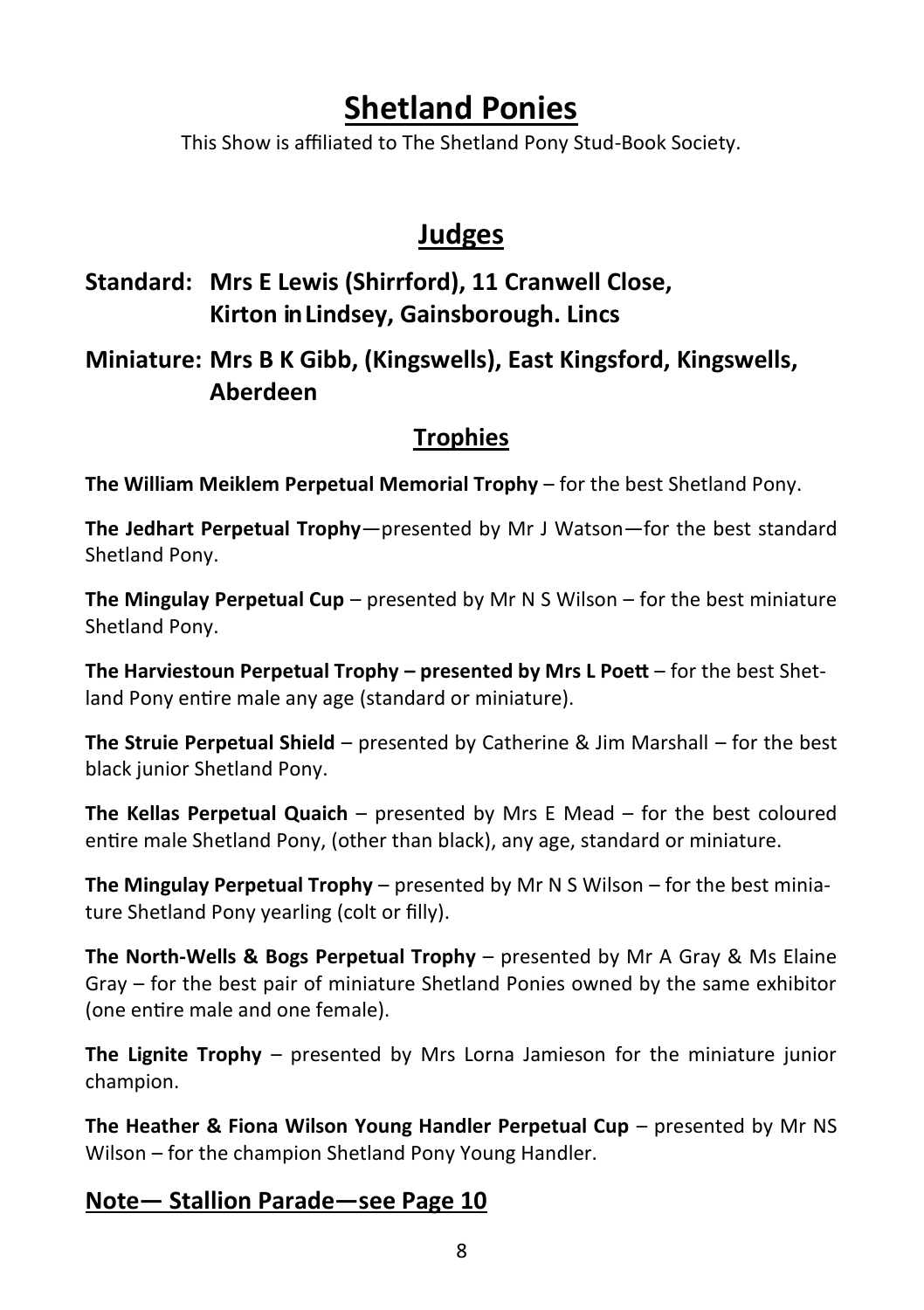### **Judging**: **Ring 3 at 10.30am**

- Class 30. # Standard entire male born in or before 2018.
- Class 31. # Standard colt born in 2019 or 2020.
- Class 32. \* Standard mare (in foal or yeld) born in or before 2018.
- Class 33. Standard gelding born in or before 2020.
- Class 34. Standard filly born in 2019 or 2020.
- Class 35. Standard colt, filly or gelding born in 2021.
- Class 36. Ridden Shetland Pony—standard or miniature— Open
- Class 37. Ridden Shetland Pony—standard or miniature— Novice

### **Judging**: **Ring 4 at 10.30am**

- Class 38. # Miniature entire male born in or before 2018.
- Class 39. # Miniature colt or gelding born in 2019 or 2020.
- Class 40. Miniature mare (in foal or yeld) or gelding born in or before 2018.
- Class 41. Miniature filly born in 2019 or 2020.
- Class 42. \*\* Miniature colt, filly or gelding born in 2021.
- Class 43. Best pair of Miniature ponies owned by the same exhibitor—one entire male and one female.
- Class 44. Shetland Pony Young Handler aged 9 or under on  $1<sup>st</sup>$  January 2022.
- Class 45. Shetland Pony Young Handler aged 10 to 16 on  $1<sup>st</sup>$  January 2022.

### **In Classes 44 and 45, exhibitors must wear a hard hat. No colts or stallions may be shown.**

# Classes 30, 31, 38 and 39—all colts and stallions must be shown in a suitable bit with disc affixed to bridle.

\*Class 32 may be split if numbers permit. Please therefore state on your Entry Form if the mare is in foal or yeld.

\*\*Class 42 may be split if numbers permit so please state if colt, filly or gelding on Entry Form.

Miniature ponies **must** not exceed 34 inches.

All Shetland Ponies entered must have a registration number. Ponies used for Young Handlers classes must have been shown in classes 32-35 or 40-42.

**All exhibitors are reminded that they must adhere to the rules of the Shetland Pony Stud-Book Society.**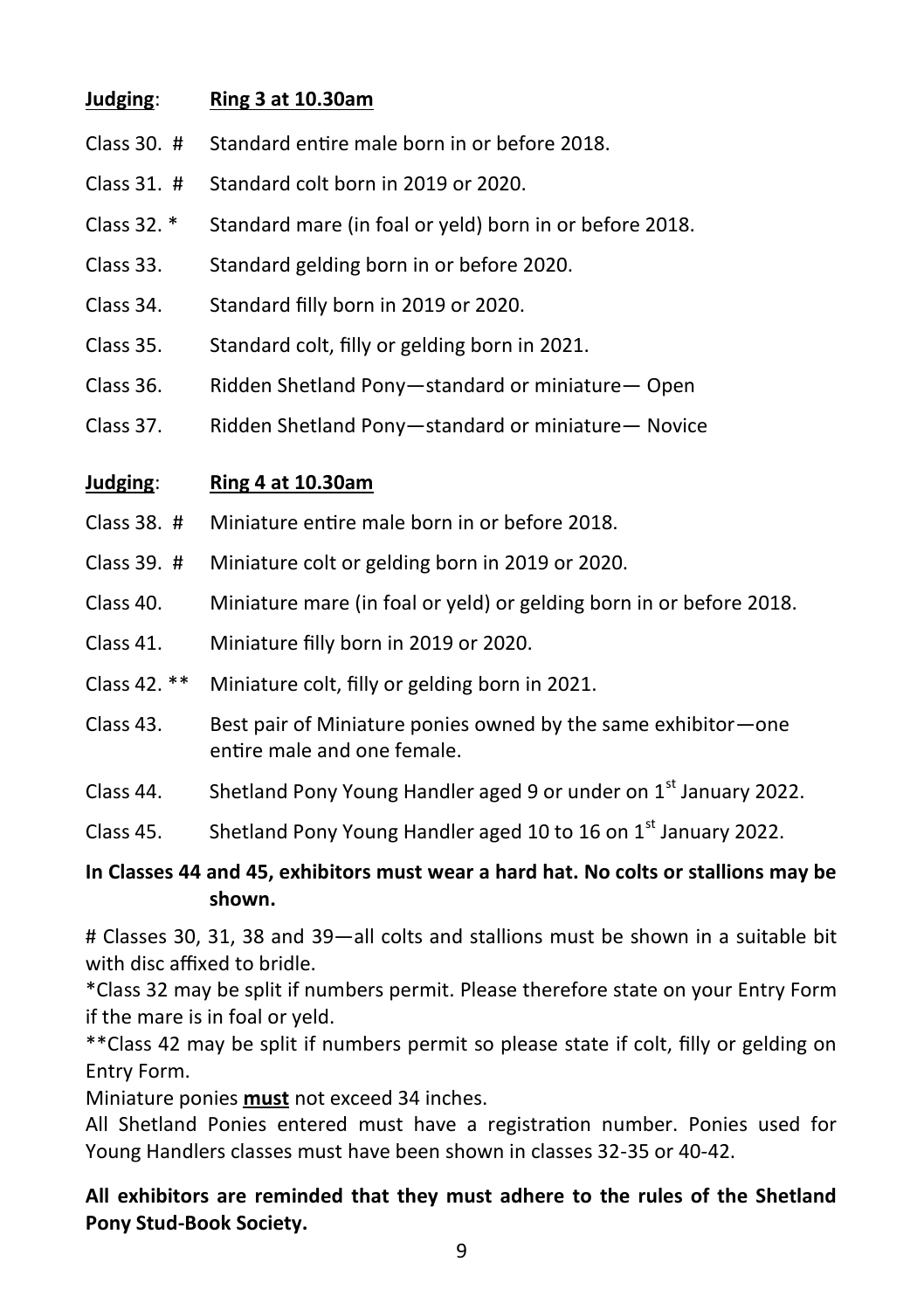# **Mountain & Moorland Ponies Excluding Highland and Shetland**

## **Judge: Ms V Osborne-Antolovi, Na Dailach House, Kinclune, Kirriemuir, Angus**

## **Trophies**

**The TT Milk Association Perpetual Cup**—for the best Mountain and Moorland

### **Judging: Ring 2 on conclusion of Highland Pony classes**

Large Mountain &Moorland entries must be registered in the approved pure breed society stud books of the Connemara, Dales, Fell, New Forest and Welsh Sections C  $R \nD$ 

Small Mountain & Moorland entries must be registered in the approved pure breed society stud books of Dartmoor, Exmoor, and Welsh Sections A or B.

Class 50. Large Mountain & Moorland born in or before 2018. Class 51. Large Mountain & Moorland born in or after 2019. Class 52. Small Mountain & Moorland born in or before 2018. Class 53. Small Mountain & Moorland born in or after 2019. Class 54. Any other Recognised Equines registered in their relevant studbook and not included in the above classes. Class 55. Ridden Horse or Pony eligible for entry in Classes 50-54—Open. This class is NOT eligible for the championship. Class 56. Ridden Horse or Pony eligible for entry in Classes 50-54—Novice This class is NOT eligible for the championship.

# **Stallion Parade**

Class 60. Parade of all stallions.

Exhibitors of stallions previously entered in their respective breed classes need not pay entry fee but should also indicate on the entry form their wish to participate in Class 60.

If the stallion is not shown earlier, an entry fee of £10 plus membership and £2 first aid fee is required. All stallions parading will require to be listed in the Show Catalogue therefore the same entry deadline applies.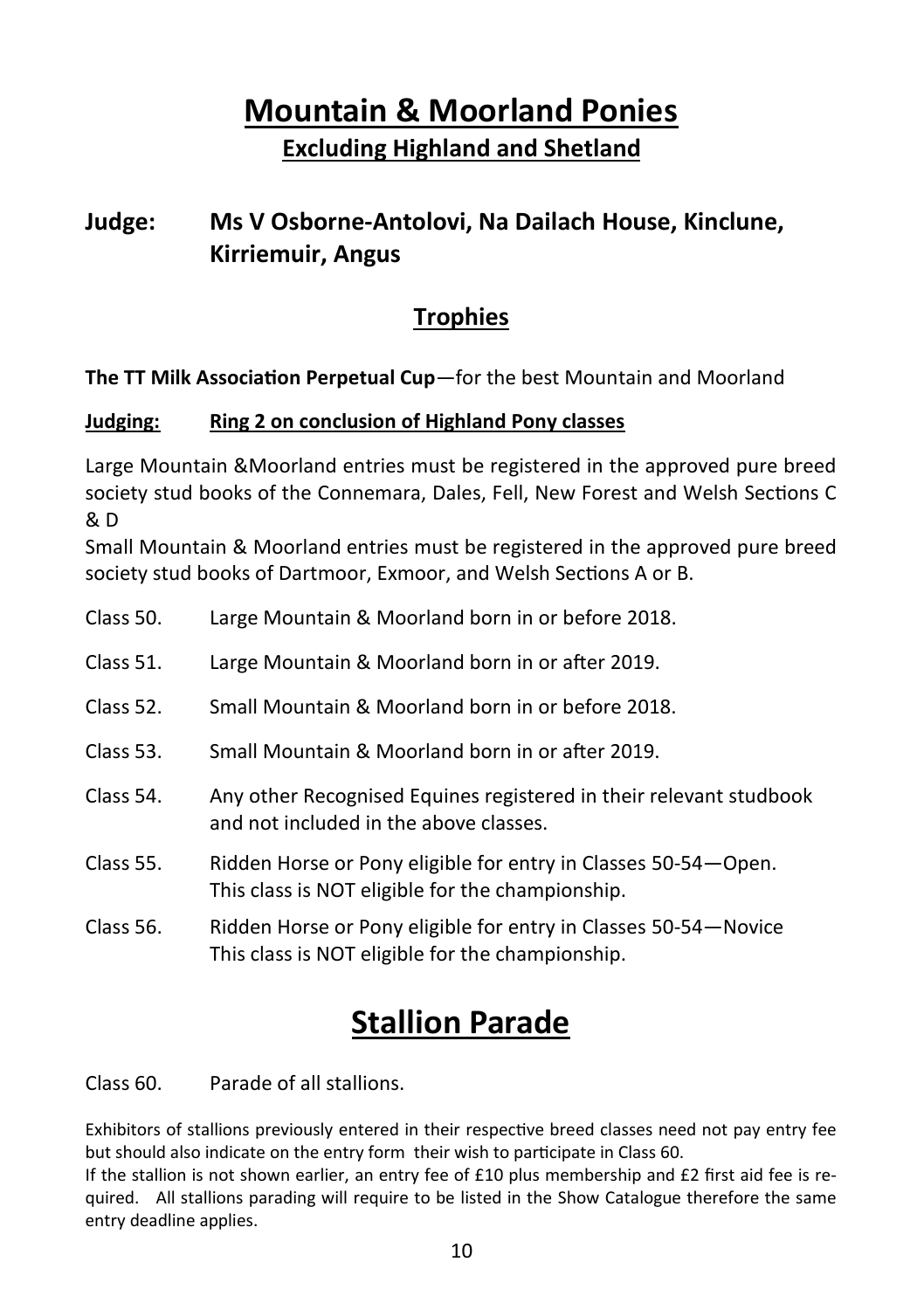# **Regulations**

- 1. **All exhibitors must be members of The Glasgow Agricultural Society to compete at The National Stallion Show.** The current rates for membership are: £12 annual, £100 for ten years. Membership badges will be issued on receipt of membership fees.
- 2. All entries must be made on a printed copy of the Society's Entry Form. Stock must be bona fide the property of the exhibitor, from the date of entry to the date of the Show. The committee shall have the power at any time to call upon the exhibitor to furnish proof of the correctness of any statement in his/her entry. Should it be proved to the satisfaction of the Committee that any animal has been, with the knowledge of the exhibitor, incorrectly entered or that any detail required in the Schedule have been wilfully withheld, the exhibit thus wrongly entered shall be excluded from the Show or, if it has been admitted to competition, all prize money awarded shall be forfeited.
- 3. Entries will not be accepted for Clydesdales bred by the judge or bred by the umpire. To clarify this point, if for example, one of the appointed female judges bred an exhibit to be entered in a male class then that entry will be accepted (and vice versa). Entries for geldings bred by the gelding judge will not be accepted.
- 4. All entry forms and appropriate fees must be lodged with the Secretary **on or before 5th February 2022. Entry fees will not be refunded under any circumstances.**
- 5. A First Aid fee of £2 per exhibitor (as noted on the Entry Form) must be paid in addition to entry fees.
- 6. **LATE ENTRIES WILL NOT BE ACCEPTED. UNPAID ENTRIES WILL NOT BE ACCEPTED.**
- 7. If an exhibitor unloads or parks without authority the horses/ponies from that vehicle may be disqualified from competing.
- 8. If an exhibitor is asked to move their vehicle by any director of The Glasgow Agricultural Society and fails to do so, that exhibitor may forfeit any prize money won that day and may face disqualification. There will be **NO CARS ALLOWED** in the horsebox park.
- 9. If the Veterinary Surgeon is required during the Show the owner/exhibitor must report to the Secretary's Office, in The Show Hall. The Society will pay the call-out fee but the owner/exhibitor will be liable to settle any charges for treatment.
- 10. **Horse/pony passports must be available for inspection by officials on request**.
- 11. It is imperative that horses/ponies are washed in the DESIGNATED AREAS ONLY and not in the Show Hall.
- 12. If the stock be not of sufficient merit, the judges are entitled to award such prize or prizes as they consider proper.
- 13. The Show will be under the management of the Committee who shall have the power to decide any dispute which may arise and those decisions shall, in all cases, be final and binding. All stock during the Show will be under order of the Committee, or any person appointed by them. Servants in charge must be in readiness to bring out their stock when called upon, under a penalty of £10 payable by the owner.
- 14. The Society will not be liable for loss or damage which animals, attendants or visitors may sustain through accident or otherwise at, or in connection with, the Show.
- 15. Clydesdale exhibitors are asked to note that only ONE HANDLER AND ONE GROOM PER HORSE will be permitted in the judging ring; handlers and grooms MUST wear white coats/jackets.